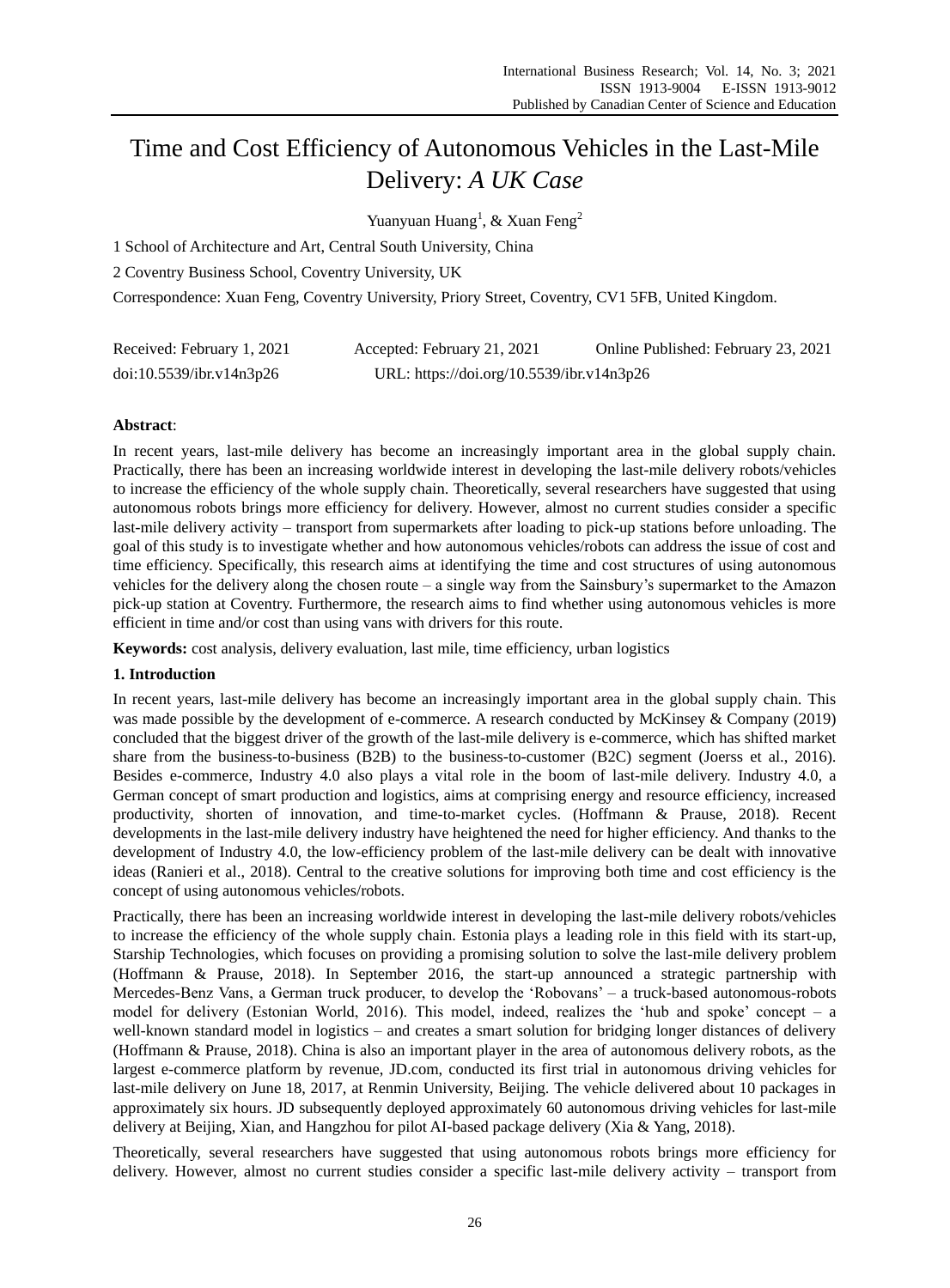supermarkets after loading to pick-up stations before unloading. The goal of this study is to investigate whether and how autonomous vehicles/robots can address the issue of cost and time efficiency. Specifically, this research aims at identifying the time and cost structures of using autonomous vehicles for the delivery along the chosen route – a single way from the Sainsbury's supermarket to the Amazon pick-up station at Coventry. Furthermore, the research aims to find whether using autonomous vehicles is more efficient in time and/or cost than using vans with drivers for this route.

# **2. Literature Review**

The literature review mainly presents current studies focusing on the niche fragment of autonomous/self-driving package delivery vehicles that are used for the last-mile delivery in the context of Industry 4.0 and the E-commerce boom worldwide. Section 2.1 introduces the concept of last-mile delivery. This section also provides the main challenges faced by the last-mile delivery and shows why autonomous delivery vehicles are proposed as a potential solution to these challenges. The following sections 2.2 demonstrates the time-efficiency and cost-saving advantages of introducing autonomous vehicles/robots. In addition to its advantages, using autonomous vehicles/robots has several weaknesses, which are elucidated in section 2.3. Finally, section 2.4 summarizes the literature and introduces the nest-step research in this field.

# *2.1 The Last-mile Concept*

The last-mile delivery is defined as 'the final haul of a shipment to its end receiver, be it a shop, a business, a facility or a residence in case of home deliveries' (Dablanc et al., 2013). Specifically, under the rising e-commerce environment, the last-mile delivery can be defined as 'the last stretch of B2C parcel delivery to the final consignee who has to take reception of the goods at home or at a cluster/collection point.' (Gevaers et al., 2009). In a nutshell, the last-mile delivery represents the last part of the supply chain where parcels ordered online are delivered from hubs, such as supermarkets and urban warehouses, to final destinations, i.e., customers' hands or self-pickup stations.

A Stanford research identified that one important feature of the last-mile delivery is that it generally involves three parties — customers, merchants, and delivery providers — each with their own set of expectations and challenges (Lee et al., 2016). The customers have an increasingly complex set of expectations regarding the speed, flexibility, security, and cost of delivery (Lee et al., 2016). As for merchants, consumer preferences have grown increasingly important in the formerly business-oriented parcel-delivery market with the rise of e-commerce. Vendors have identified last-mile services as a key differentiator and are working hard to offer the best customer experience possible, especially by reducing delivery times and operation costs (Joerss et al., 2016). However, many retailers cannot provide same-day delivery or store pickup, which are valued by consumers. For delivery providers, their challenges are how to profitably meet the complex expectations of consumers and merchants (Lee et al., 2016). To meet these expectations, providers need to offer flexible service base on technology innovations, and meanwhile, they need to efficiently manage the delivery costs and peak times (Stevens, 2015). Another challenge for providers is how to deliver poorly packaged goods, which cause problems for providers and negatively affect the merchants because they need to bear the cost of return items.

Therefore, the main development direction of the last mile delivery is for merchants and providers to provide an efficient service for customers, to reduce delivery time and operation cost, and to maximize profit. This vision is also one of the important themes that lead to the new idea of the city, the smart city, where an efficient and sustainable use of resources can be created through the development of new mobility systems and services under the background of Industry 4.0 (Ranieri et al., 2018). However, the current last-mile delivery is usually considered to be the most inefficient due to its specificities such as a spatial distribution of relatively small receiving points, demands for more frequent but smaller shipments, delivery time windows, etc. (Slabinac, 2015).

# *2.2 Advantages of Delivery Vehicles/Robots*

The aspiration of developing delivery robots is to achieve fast, cheap, and flexible delivery (Lee et al., 2016). As Ahti Heinla, CEO of Starship Technologies – a leading delivery-robots company created by founding engineers of Skype, said, Starship's vision 'revolves around three zeroes — zero cost, zero waiting time, and zero environmental impact. We want to do to local deliveries what Skype did to telecommunications.' (The New York Times, 2015). Furthermore, companies can release the labour-employer conflict and pursue work-life balance through using autonomous vehicles (Feng, 2020) In this section, the following paragraphs summarize several studies that have been conducted to investigate the advantages of time and the cost efficiency if using autonomous delivery vehicles/robots.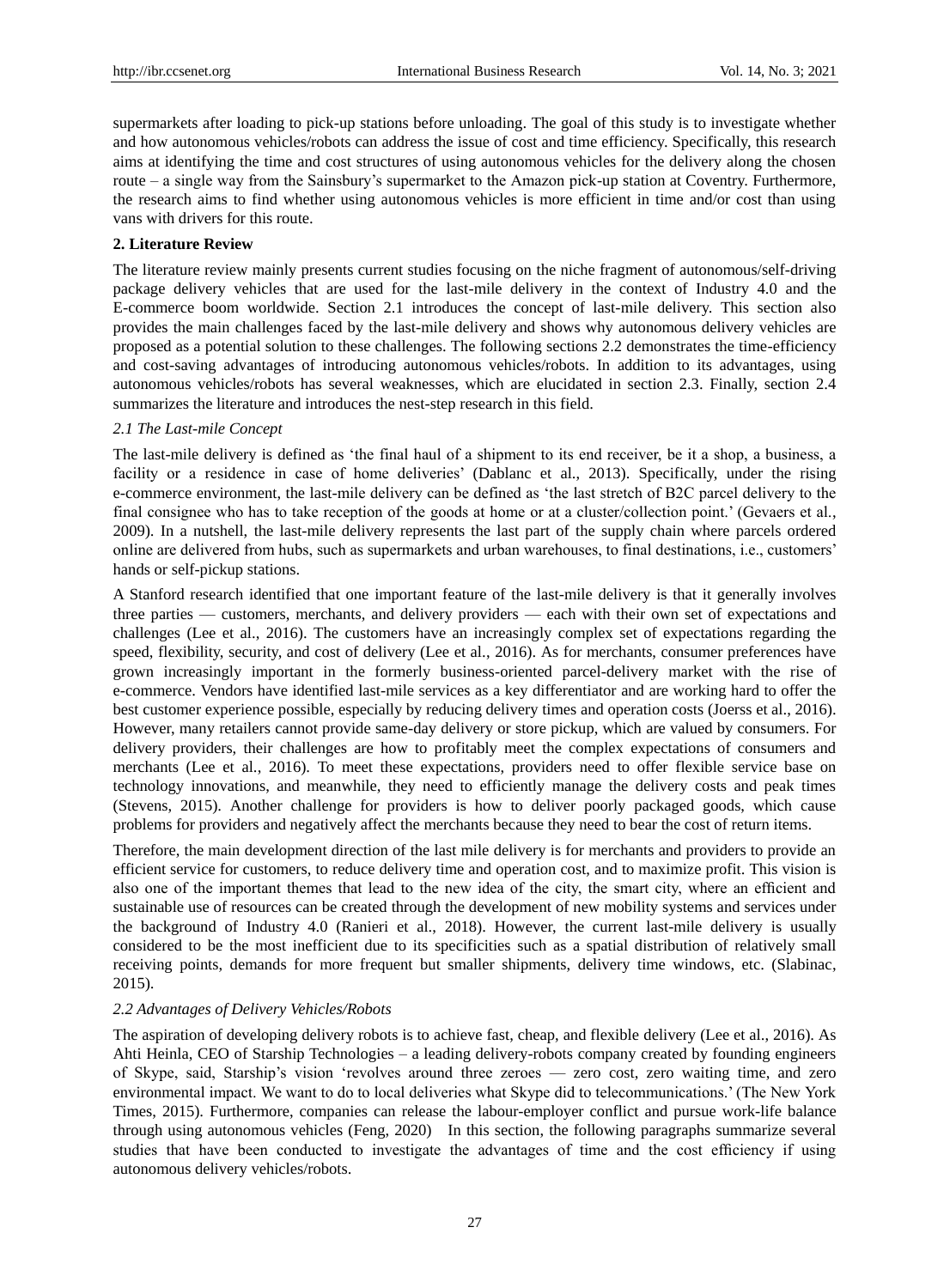## 2.2.1 Time Efficiency

Recent studies have shown the time efficiency of using autonomous delivery vehicles/robots according to the delay of the delivery process and the accuracy of delivery windows.

In a research conducted by Boysen et al. (2018), they analysed the delay extent of the delivery process of using autonomous delivery vehicles/robots compared with using delivery trucks with drivers, with the delay extent manifested by the number of late deliveries. The researchers introduced a practical autonomous delivery model the 'robots to depot' model (R2D): the driverless delivery vehicles/robots are carried by a platform - i.e., a truck, to get into the intercity releasing site, then the platform releases them to delivery couriers to customers. After delivering the parcels to customers, the autonomous vehicles/robots will go to specific depots for further collecting. The researchers built mathematic models for the number of late deliveries of using the R2D model and compared the calculation results with those of the status quo. The research finding shows that compared with the traditional way of using drivers and deliverymen, the autonomous delivery model considerably decreases the number of late deliveries, and that to reach the same service level as R2D model, at least 3 more times of deliverymen are required if no autonomous vehicles/robots are deployed (Boysen et al., 2018).

As for the time of delivery windows, a qualitative research conducted by Hoffmann and Prause mentions that autonomous delivery provides a 15-to-20 min delivery window as standard - much more precise than the traditional manned delivery that so far is only able to provide a general date (calendar day) beforehand (Hoffmann & Prause, 2018).

## 2.2.2 Cost Efficiency

Much of the current literature on the cost efficiency of using autonomous delivery vehicles/robots pay particular attention to the manufacturing cost, labour cost, and operation cost. The philosophy of most existing researches on cost efficiency is interpretivism, which emphasizes qualitative analysis rather than quantitative analysis (Ryan, 2018). Their research strategy is documentary research, which refers to using personal and official documents as the original data. Documents include but are not limited to newspapers, publications, even tapes, and computer files (Kiss, 2019).

One cost efficiency is that the investment and manufacturing cost of autonomous vehicles/robots is less than the labour cost of using drivers and deliverymen, but this advantage only exits in developed countries where labour costs are high enough to make the return on investment significant (Joerss et al., 2016). In the same vein, because of the claims of Starship CEO Ahti Heinla that their robots would cost no more than 1\$ for each delivery when deployed (CNBC, 2015), Hoffmann and Prause emphasize the competitive cost advantage of autonomous delivery robots – up to 15 times cheaper than traditional delivery services – used for the last-mile delivery in suburbs and areas where the traffic is relatively low (Hoffmann & Prause, 2018).

Furthermore, a Stanford University team concludes that the lack of a driver helps to reduce operating costs. For example, autonomous vehicles/robots consume less energy because they can run at a more stable speed than vehicles with drivers (Lee et al., 2016).

## *2.3 Criticisms of Delivery Vehicles/Robots*

Although considerable advantages, some scholars have raised criticisms of using autonomous vehicles/robots due to its both time and cost inefficiency. Most of these criticisms are qualitative analysis based on secondary information, and these scholars prevalently use the induction methods, i.e., generalizing conclusions from specific events.

The time inefficiency results when vehicles running at low speed on long routes. Firstly, the speed of autonomous vehicles/robots depends on public sentiment and traffic regulations (Joerss et al., 2016). In concern of technology immaturity, most countries require that autonomous vehicles/robots only run in pedestrian areas (pavements) at low speed, i.e., walking speed, due to their low weight (Hoffmann & Prause, 2018). In reality, Starship's self-driving vehicles are designed for driving on sidewalks with a speed of maximal 6 km/h, much slower than human-driving delivery trucks (Prause, 2019). Furthermore, because most current cities do not have specific roads for autonomous vehicles/robots, their delivery routes are usually subject to various limitations, which make the paths more complex and thus increase the delivery time (Koopman & Wagner, 2017).

As for cost inefficiency, Joerss et al. (2016) argue that using autonomous vehicles/robots is cheaper than human in developed countries, but in developing countries, labour costs are more likely to remain low enough to impede any new technology changes in the next five to ten years (Joerss et al., 2016). Besides the labour cost, James and Katsuaki found that the cost of introducing pioneer technologies is usually underestimated due to uncertainty, instability, and unrecognized problems (James & Katsuaki, 1984). Therefore, the profitability of using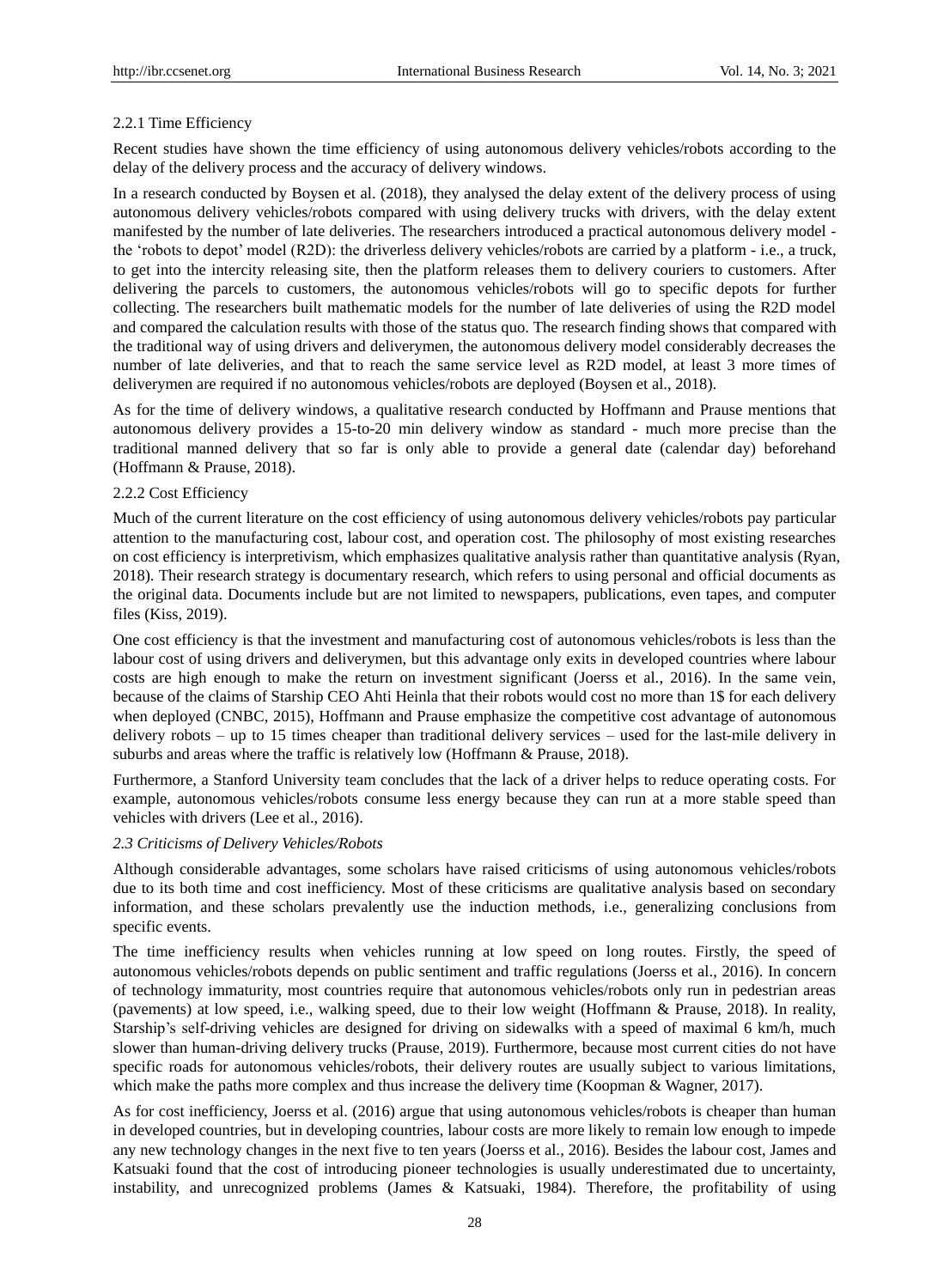autonomous delivery would depend on many factors and would need to be assessed on a case-by-case basis (Lee et al., 2016).

### *2.4 Research Gap*

For time efficiency, current studies mainly focus on the less waiting time for customers. However, whether autonomous vehicles/robots can save more time than human-driven vans running the same route from a place of dispatch directly to the pick-up station is overlooked. Besides, few studies consider the waste of time due to low speed and complex routes.

For cost efficiency, most scholars conclude that using autonomous vehicles/robots costs less by only comparing the labour cost and the manufacturing cost of vehicles/robots. But the relative emerging costs of training, operation, and maintenance, as well as the cost caused by uncertain social impacts, are less studied. In addition, due to the various innovative models of introducing autonomous vehicles/robots and the complicacy of the last-mile delivery system per se, there are few studies that build a heuristic and systematic cost analysis structure for the holistic last-mile delivery industry or for any unit process or activity in this industry.

Overall, these studies highlight the need for deeper research in areas such as the impact of different speeds and routes on time efficiency and the implicit costs of introducing pioneer technologies. Moreover, further study on the systemic cost structure in the last-mile delivery industry will contribute to better analysis for the whole industry.

This research is devoted to addressing the research gap of the scant consideration on a specific last-mile delivery activity – transport from supermarkets after loading to pick-up stations before unloading – through focusing on time and cost efficiency of using autonomous vehicles for a chosen delivery route at Coventry, UK.

## **3. Methodology**

## *3.1 Modelling Assumptions and Parameters*

This research builds mathematic models to separately demonstrate the time and cost for using autonomous vehicles and using manned tracks in the single route from the Sainsbury's supermarket to the Amazon pick-up station (S-A), as shown in Figure 1. This route is chosen because it represents a typical situation of last-mile delivery from a supermarket or warehouse to a pick-up station in downtown.



Figure 1. The running route from Sainsbury's to Amazon Locker (Google Map 2020)

#### 3.1.1 Key Assumptions

This research establishes the following model assumptions to simplify and idealize the delivery process in the route S-A.

- (1) An autonomous vehicle can carry the same weight as a manned truck.
- (2) An autonomous vehicle has the same service life as a manned truck.
- (3) Each manned truck only needs one driver.
- (4) If put into use, one autonomous vehicle can replace one manned truck with one driver.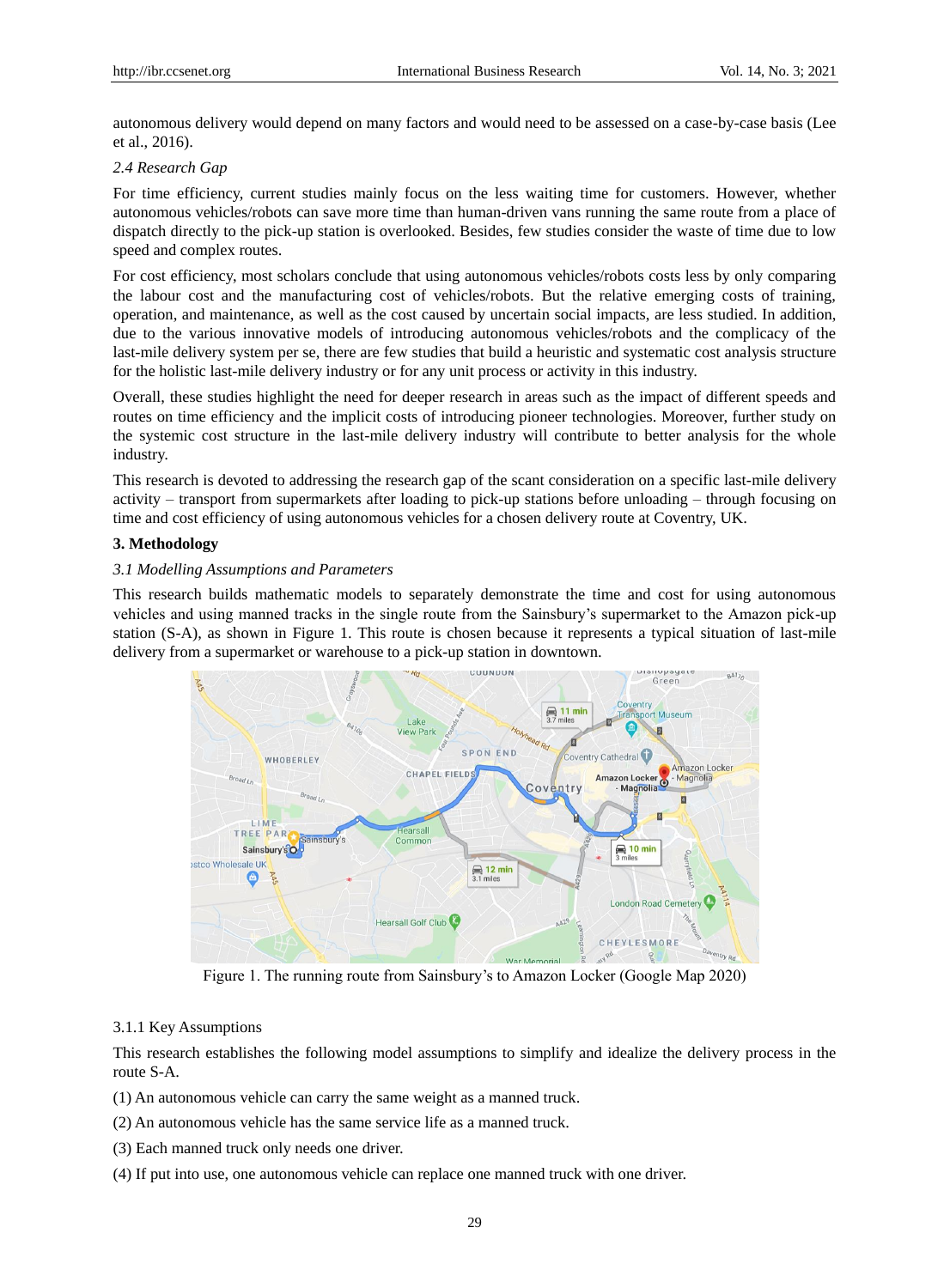(5) Autonomous vehicles run on pedestrian or bike lanes along the motorways at constant low speed. The low speed is required by many governments as delineated in the literature review – section 2.3 (Hoffmann & Prause, 2018). And because autonomous vehicles are programmed by computers, they can speed up and brake suddenly. They are also easier to run at a constant speed without human behaviours that lead to frequent speed change.

(6) The delivery time is the sum of waiting time at traffic lights and the running time on the road.

(7) The waiting time at traffic lights and the speed of manned trucks are independent variables that are subject to normal distributions.

(8) The waiting time at traffic lights for autonomous vehicles running on pedestrians or bicycle lanes is much shorter than that of manned trucks (Li, 2013) and can be idealized to a particle infinitely close to zero in this research.

(9) Student-test (t-test) is appropriately used for verifying the time efficiency of using autonomous vehicles.

(10) For using manned trucks, the delivery cost is mainly determined by the wage of drivers and the energy (gasoline) consumption, and for using manned vehicles, the delivery cost depends mostly on the purchasing cost of unmanned vehicles and the energy (electricity) consumption. While other costs, for example, the maintenance cost, the depreciation cost, the cost of accidents, etc., are the same for both autonomous vehicles and manned trucks, and these costs are low enough to be ignored.

(11) The analysis focus on time and cost efficiency after autonomous vehicles are purchased. Therefore, the purchasing cost of manned trucks is not considered because they are already put into use.

(12) All autonomous vehicles only use electricity, and all manned trucks only use gasoline.

3.1.2 Delivery Time

The delivery time (T) of this route is a function of four parameters: the speed of vehicles ( $\nu$ ), the distance of the route (L), the number of traffic lights (n), and the waiting time at  $i^{\text{th}}$  traffic light ( $t_i$ ), i.e.,  $T = f(v, L, n, t_i)$ . Thus, the time consumed by manned trucks for the route S-A can be formulated as equation (1), where  $\bar{t}$  is the average waiting time at each traffic light, and the subscript M is for manned trucks.

$$
T_M = \sum_{i=1}^n t_{Mi} + \int_0^L \frac{dL}{\nu_M} \approx n \times \overline{t_M} + \frac{L}{\overline{\nu_M}}
$$
(1)

Similarly, the time consumed by autonomous vehicles for route S-A can be formulated as equation (2), where the subscript A is for autonomous vehicles.

$$
T_A = \sum_{i=1}^{n} t_{Ai} + \int_0^L \frac{dL}{\nu_A} = \sum_{i=1}^{n} t_{Ai} + \frac{L}{\overline{\nu_A}}
$$
 (2)

According to assumption (8), the waiting time at each traffic light for autonomous vehicles  $(t_{Ai})$  is much shorter than  $\overline{t_M}$ . Therefore, the accumulated waiting time  $\sum_{i=1}^n t_{Ai}$  can be represented as a positive infinitesimal value  $\varepsilon(t_{Ai})$  that is close to zero, and the equation (2) can be simplified as equation (3)

$$
T_A = \frac{L}{v_A} + \varepsilon(t_{Ai})
$$
\n(3)

Where  $\varepsilon(t_{Ai})$  is positive and  $\lim_{t \to 0} \varepsilon(t_{Ai}) = 0$ .

In line with the assumption (7),  $t_{Mi}$  and  $v_M$  are independent variables that are subject to normal distributions. The other two parameters – n and  $L -$  stay the same in equation (1) and (2)/(3) because the distance and the number of traffic lights in the route S-A are constants. This research is devoted to verifying whether  $T_A$  is significantly less than  $T_M$ . If so, using autonomous vehicles is more time-efficient than using manned trucks.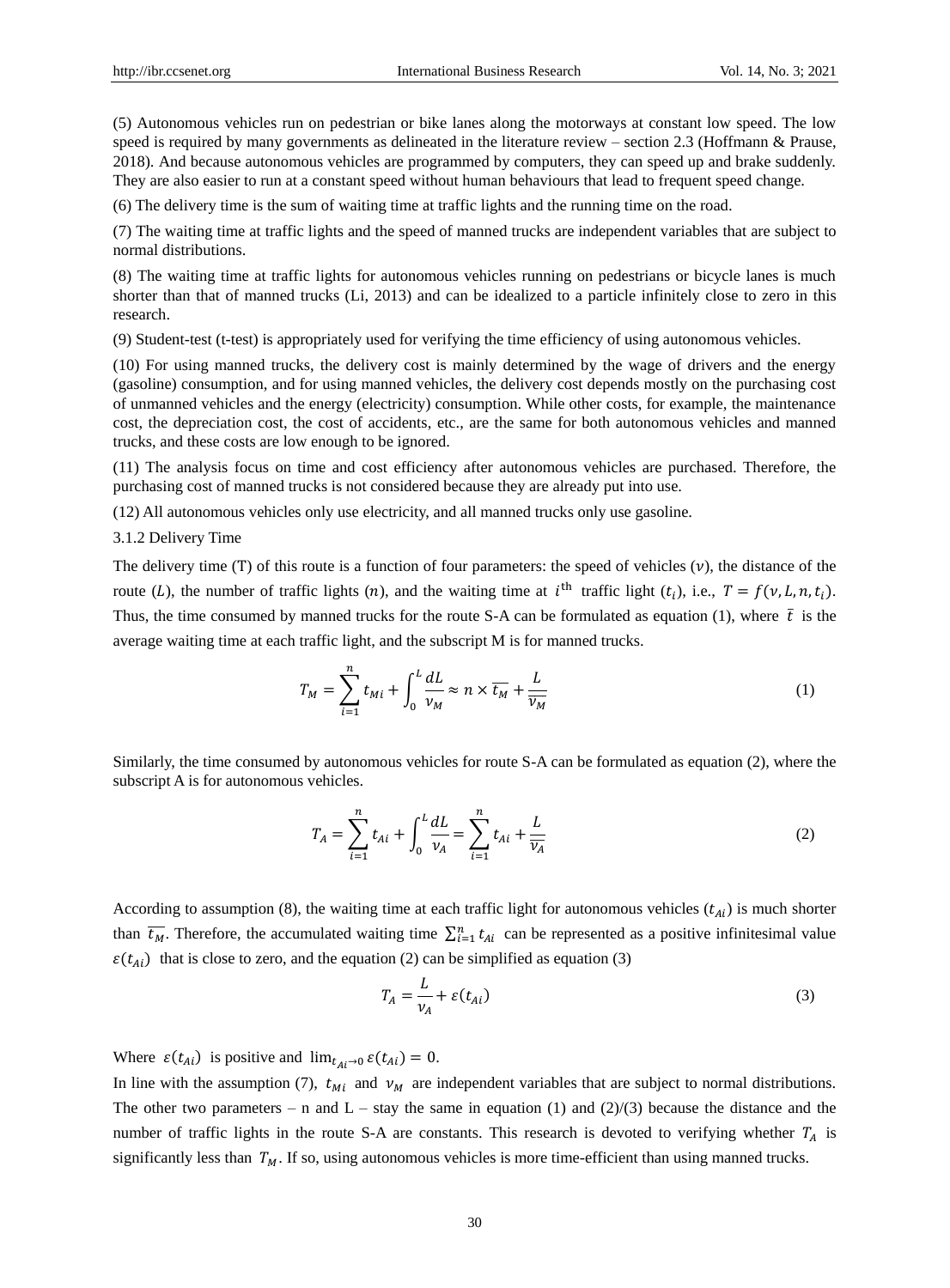#### 3.1.3 Delivery Cost

The delivery cost of the route S-A varies from using autonomous vehicles to using manned tracks. For using one autonomous vehicle, the delivery cost  $(C_A)$  mainly comprises the initial cost of purchasing autonomous vehicles  $(C_V)$  and the accumulated operating cost of consuming electricity after m deliveries  $(C_E)$ . Let  $C_{Ej}$  be the cost of electricity consumption for  $j<sup>th</sup>$  delivery, and  $C_{Ej}$  can be expressed as the product of the electricity consumption per distance  $(\phi)$ , the distance of the route (L), and the electricity price per kWh for  $j<sup>th</sup>$  delivery  $(P_{Ej})$ , i.e.,  $C_{Ej} = \phi \times L \times P_{Ej}$ .

By adding  $C_V$  to  $C_E$  and simplifying the unit electricity price as a constant value  $\overline{P_E}$  for each delivery, the research calculates the total delivery cost of each autonomous vehicle through equation (4) and (5).

$$
C_A = C_V + \sum_{j=1}^{m} C_{Ej} \approx C_V + \phi \times m \times L \times \overline{P_E}
$$
 (4)

where

$$
C_E = \sum_{j=1}^{m} C_{Ej} = \phi \times L \times \sum_{j=1}^{m} P_{Ej} \approx \phi \times m \times L \times \overline{P_E}
$$
 (5)

While for continue to use manned trucks, the delivery cost  $(C_M)$  mainly includes the accumulated wage of drivers ( $W_M$ ) and the accumulated operating cost of consuming gasoline ( $C_G$ ). The wage paid a driver for j<sup>th</sup> delivery  $(W_{Mj})$  can be gained through multiplying the average wage per hour  $(\overline{W_M})$  by the delivery time for  $j^{\text{th}}$ delivery  $(T_{Mj})$ , which can be calculated through equation (1). Therefore, the accumulated wage  $W_M$  is given by equation (6).

$$
W_M = \sum_{j=1}^m W_{Mj} = \sum_{j=1}^m \overline{w_M} \times T_{Mj} \approx m \times \overline{w_M} \times \overline{T_M}
$$
 (6)

Where the research uses the average time consumed per delivery  $(\overline{T_M})$  to simplify the calculation.

Similar to  $C_E$ ,  $C_G$  can be approximately calculated as the product of the gasoline consumption per distance  $(\varphi)$ , the distance of the route (*L*), the accumulated number of delivery (*m*), and the average gasoline price  $(\overline{P_G})$ . Therefore, the accumulated cost of gasoline  $(C_G)$  is given by equation (7).

$$
C_G = \sum_{j=1}^{m} C_{Gj} = \varphi \times L \times \sum_{j=1}^{m} P_{Gj} \approx \varphi \times m \times L \times \overline{P_G}
$$
 (7)

where  $C_{Gj}$  and  $P_{Gj}$  represent the energy cost and the price of gasoline for  $j^{\text{th}}$  delivery separately. Then,  $C_M$  is the sum of  $W_M$  and  $C_G$ , as presented in equation (8).

$$
C_M = W_M + C_G = \sum_{j=1}^m W_{Mj} + \sum_{j=1}^m C_{Gj} \approx m \times \overline{w_M} \times \overline{T_M} + \varphi \times m \times L \times \overline{P_G}
$$
(8)

 $C_A$  is higher than  $C_M$  at the beginning of introducing autonomous vehicles because the purchasing price of autonomous vehicles is considerably higher than other operating costs. However, the initial investment on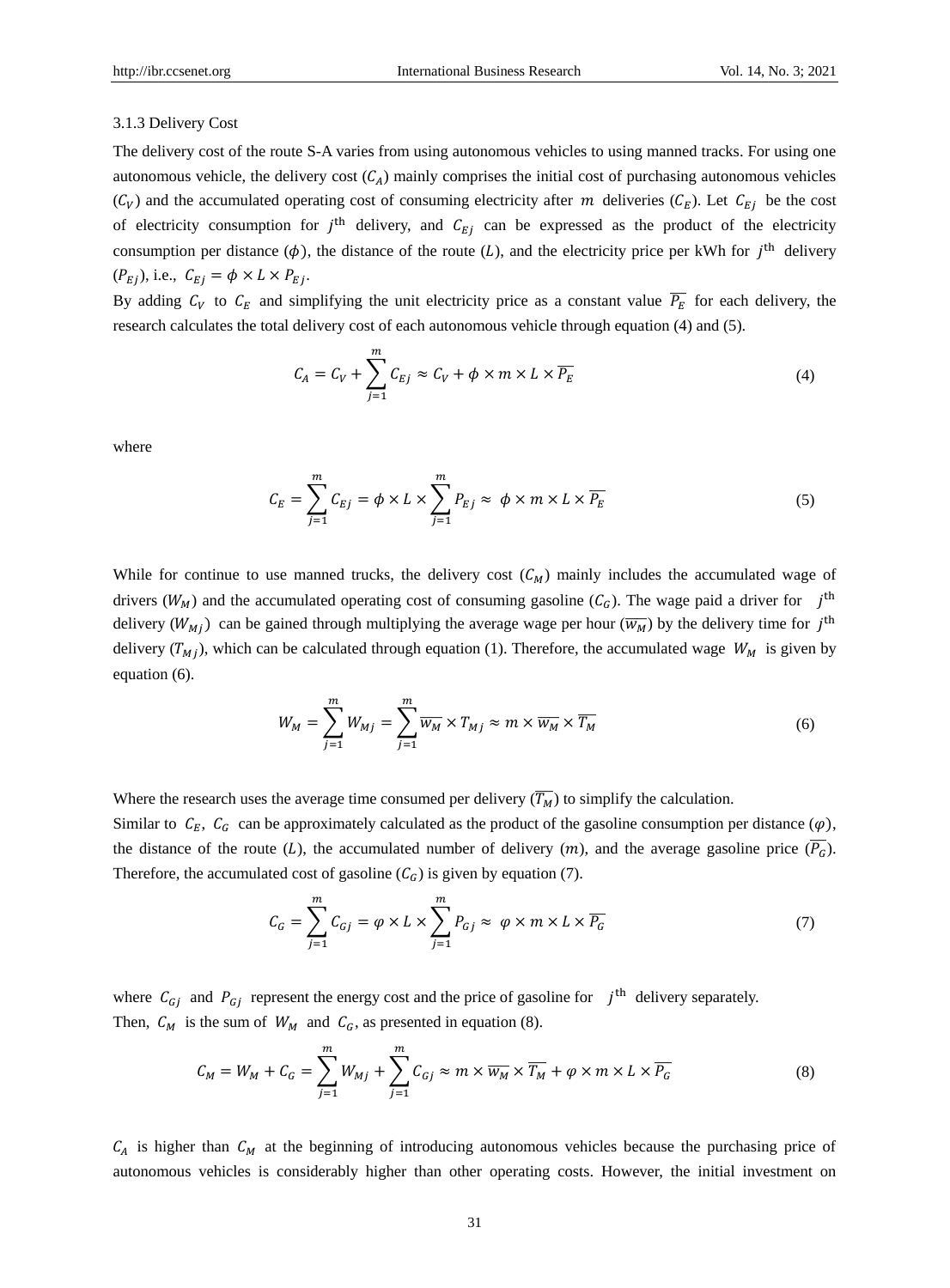autonomous vehicles only happens at the beginning, and  $C_A$  is assumed to be lower than  $C_M$  in the long term at the advantage of lower energy consumption and no need to pay for drivers. This research aims to find whether there is a breakpoint  $m^*$  where  $C_A$  will be lower than  $C_M$  after  $m^*$  deliveries through the single route S-A and to estimate the value of  $m^*$  if the breakpoint exists.

## *3.2 Data Collection*

Data collection and analysis is the last layer and the core of the research onion and can clearly explain the way and purpose of the research (Moser & Korstjens, 2018). Both primary data and secondary data are used in this research. The primary experiment is appropriate to simulate the waiting time at  $i^{\text{th}}$  traffic light  $(t_{Mi})$  and the speed of manned trucks  $(v_M)$ . Although professional simulation software cannot be used due to COVID19, the two parameters can be represented by random numbers generated by Excel because both the de facto waiting time and the driving speed vary case by case and are, to a large extent, random in reality. Because of these reasons, the values of both the two parameters are gained through separately generating 200 random data subject to normal distributions inside appropriate intervals. Scholars prevalently use the normal distribution to simulate the random data in real life, and 200 data are necessary because big data will create more accurate predictions (Killeen, 2019).

The speed of manned trucks  $(v_M)$  has a minimum value of 0 km/h at the time of extreme road conditions and a maximum value of 112 km/h required by the UK government (GOV.UK, 2020). Based on these constraints, 200 data of  $v_M$  are generated through Excel, as shown in Figure 2. After using the Minitab software to conduct descriptive statistics analysis for these data, figure 3-4 presents the distribution of manned trucks' average speed - a normal distribution with an average speed of 57.14 km/h  $(\overline{\nu_M})$  and a standard deviation  $(\sigma_{\nu_M})$  of 25.12, i.e.,  $v_M \sim N(57.14, 25.12^2).$ 

| Average running speed of manned rucks on route S-A (Km/h) |    |    |    |     |     |     |     |    |    |                           |                               |  |
|-----------------------------------------------------------|----|----|----|-----|-----|-----|-----|----|----|---------------------------|-------------------------------|--|
| 101                                                       | 42 | 40 | 86 | 58  | 29  | 84  | 15  | 76 | 56 |                           |                               |  |
| 20                                                        | 88 | 76 | 57 | 64  | 39  | 53  | 86  | 44 | 32 |                           |                               |  |
| 100                                                       | 53 | 68 | 44 |     | 72  | 61  | 78  | 53 | 77 |                           | <b>Descriptive Statistics</b> |  |
| 27                                                        | 28 | 25 | 12 | 51  | 37  | 108 | 63  | 48 | 35 |                           |                               |  |
| 63                                                        | 41 | 83 | 13 | 111 | 80  | 63  | 77  | 58 | 83 | Mean                      | 57.14                         |  |
| 53                                                        | 99 | 32 | 60 | 27  | 87  | 1   | 52  | 27 | 91 | <b>Standard Error</b>     | 1.776168877                   |  |
| 51                                                        | 41 | 49 | 51 | 43  | 58  | 59  | 46  | 29 | 65 | Median                    | 56                            |  |
| 79                                                        | 56 | 75 | 6  | 67  | 35  | 99  | 51  | 47 | 82 | Mode                      | 82                            |  |
| 79                                                        | 82 | 39 | 8  | 38  | 72  | 75  | 27  | 85 | 47 | <b>Standard Deviation</b> | 25.1188211                    |  |
| 49                                                        | 76 | 54 | 25 | 23  | 52  | 55  | 39  | 95 | 57 | Sample Variance           | 630.9551759                   |  |
| 44                                                        | 96 | 25 | 64 | 36  | 96  | 45  | 3   | 78 | 44 | <b>Kurtosis</b>           | $-0.57742972$                 |  |
| 53                                                        | 37 | 50 | 62 | 70  | 81  | 82  | 111 | 71 | 18 | <b>Skewness</b>           | 0.000183263                   |  |
| 74                                                        | 53 | 33 | 61 | 112 | 79  | 24  | 9   | 59 | 55 | Range                     | 111                           |  |
| 68                                                        | 78 | 81 | 96 | 8   | 57  | 44  | 35  | 69 | 33 | <b>Minimum</b>            |                               |  |
| 36                                                        | 45 | 51 | 48 | 58  | 75  | 49  | 34  | 59 | 82 | Maximum                   | 112                           |  |
| 60                                                        | 71 | 59 | 87 | 8   | 93  | 41  | 29  | 82 | 92 | Sum                       | 11428                         |  |
| 74                                                        | 89 | 67 | 56 | 108 | 36  | 20  | 101 | 62 | 40 | Count                     | 200                           |  |
| 86                                                        | 55 | 77 | 73 | 82  | 105 | 31  | 70  | 60 | 24 | Confidence Level(95.0%)   | 3.502527841                   |  |
| 75                                                        | 41 | 76 | 65 | 72  | 34  | 30  | 15  | 25 | 55 |                           |                               |  |
| 54                                                        | 56 | 82 | 43 | 102 | 34  | 89  | 35  | 50 | 66 |                           |                               |  |

Figure 2. Average running speed of manned trucks on route S-A

Similarly, the waiting time at  $i^{\text{th}}$  traffic light ( $t_{Mi}$ ) can also be simulated as a random value from 0 to 2 mins – the maximum minutes for waiting (GOV.UK, 2020). The simulation results and the distribution descriptive are presented in Figure 3. The average waiting time  $(\overline{t_M})$  is 1.04 minutes and  $t_M \sim N(1.04, 0.52^2)$ .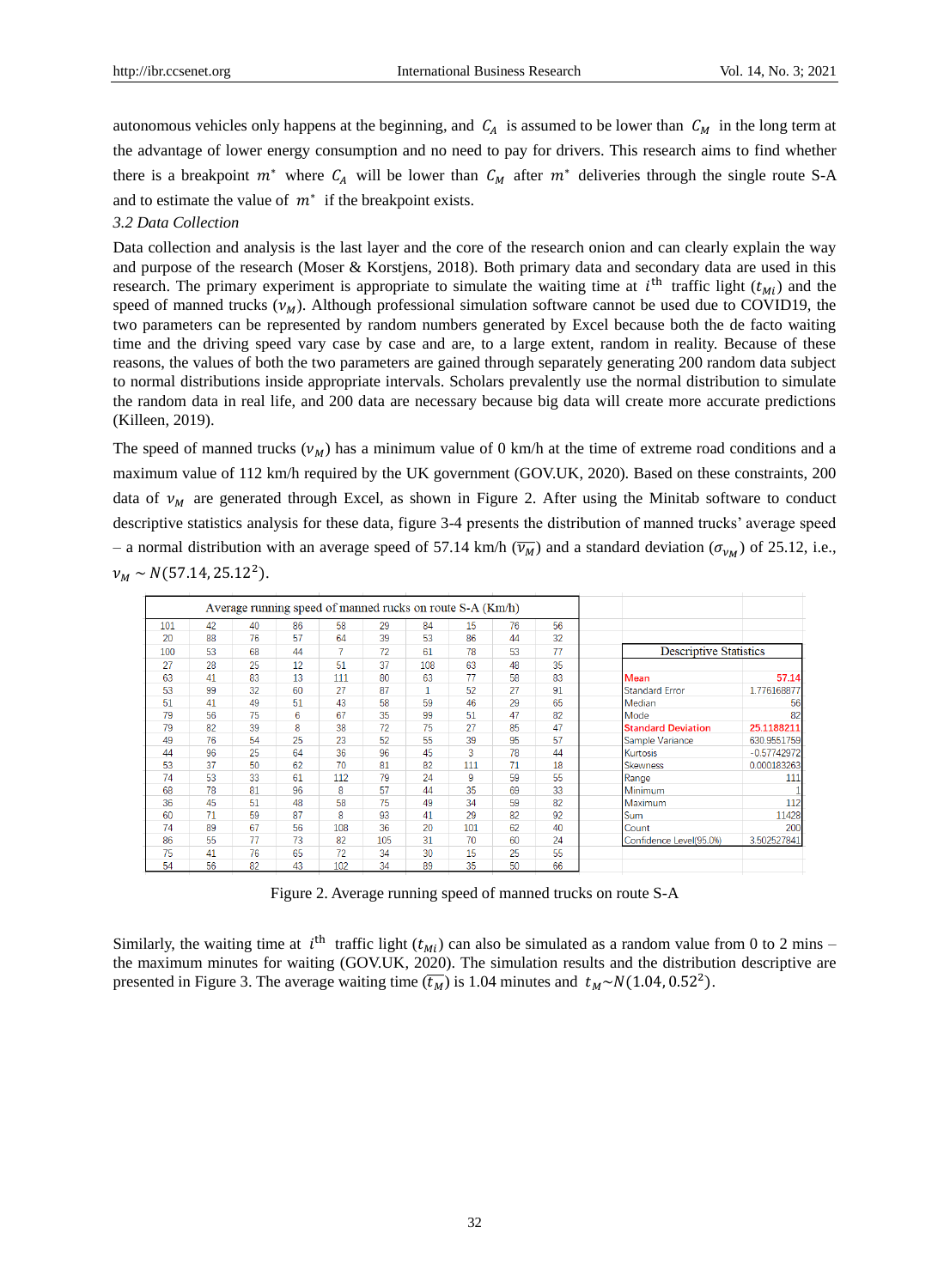| Waiting time at each traffic light for manned trucks (Mins) |              |     |     |     |              |     |     |              |     |                                         |  |
|-------------------------------------------------------------|--------------|-----|-----|-----|--------------|-----|-----|--------------|-----|-----------------------------------------|--|
| 0.2                                                         | 0.4          | 0.9 | 0.2 | 0.9 | 1.1          | 1.1 | 1.8 | 1.5          | 1.3 |                                         |  |
| 0.4                                                         | 0.3          | 0.6 | 0.2 | 1.7 | 1.9          | 1.9 | 0.9 | 0.2          | 0.6 |                                         |  |
| 1.6                                                         | 1.4          | 0.8 | 0.4 | 0.6 | 1.2          | 0.7 | 1.5 | $\mathbf{0}$ | 1.1 | <b>Descriptive Statistics</b>           |  |
| 2.0                                                         | 0.4          | 0.2 | 0.5 | 0.4 | 1.4          | 1.4 | 0.9 | 1.4          | 1.1 |                                         |  |
| 1.2                                                         | 1.2          | 0.5 | 1.1 | 0.1 | 1.3          | 1.8 | 1.0 | 2.0          | 0.4 | 1.041<br>Mean                           |  |
| 1.4                                                         | 1.1          | 0.2 | 0.5 | 1.2 | 1.5          | 0.6 | 1.0 | 0.2          | 1.9 | 0.036965215<br><b>Standard Error</b>    |  |
| 2.0                                                         | 1.0          | 1.0 | 1.4 | 0.7 | 0.6          | 0.3 | 0.8 | 1.3          | 1.1 | Median<br>1.1                           |  |
| 0.7                                                         | 1.1          | 1.8 | 1.8 | 1.6 | 0.5          | 1.9 | 1.0 | 0.6          | 1.3 | 1.1<br>Mode                             |  |
| 1.9                                                         | 0.9          | 1.1 | 0.2 | 1.1 | 1.0          | 0.7 | 0.4 | 0.1          | 1.4 | 0.52276709<br><b>Standard Deviation</b> |  |
| 1.5                                                         | $\mathbf{0}$ | 0.6 | 0.7 | 1.3 | 1.3          | 0.4 | 1.1 | 1.6          | 1.2 | 0.273285427<br>Sample Variance          |  |
| 0                                                           | 0.3          | 1.1 | 1.8 | 0.8 | 1.5          | 1.0 | 1.9 | 2.0          | 0.7 | $-0.82284499$<br>Kurtosis               |  |
| 1.6                                                         | 0.5          | 1.7 | 0.7 | 1.7 | $\mathbf{0}$ | 1.1 | 0.7 | 0.5          | 0.6 | $-0.10690746$<br>Skewness               |  |
| 0.5                                                         | 1.3          | 1.1 | 1.5 | 1.1 | 1.1          | 1.0 | 1.1 | 1.0          | 0.9 | Range                                   |  |
| 1.1                                                         | 0.1          | 0.9 | 0.5 | 1.3 | 1.3          | 0.7 | 0.8 | 1.6          | 1.4 | Minimum                                 |  |
| 1.1                                                         | 0.6          | 0.5 | 0.4 | 1.0 | 0.9          | 1.6 | 1.6 | 1.3          | 0.8 | Maximum                                 |  |
| 1.2                                                         | 1.6          | 1.1 | 1.6 | 1.8 | 2.0          | 0.7 | 1.5 | 0            | 1.0 | 208.2<br><b>Sum</b>                     |  |
| 0.1                                                         | 1.5          | 1.3 | 1.0 | 1.1 | 1.1          | 0.4 | 0.8 | 1.8          | 1.4 | 200<br>Count                            |  |
| 1.1                                                         | 0.4          | 0.5 | 1.0 | 0.7 | 1.4          | 1.0 | 1.3 | 1.3          | 1.2 | 0.072893798<br>Confidence Level(95.0%)  |  |
| 2.0                                                         | 1.2          | 1.7 | 1.9 | 1.1 | 1.6          | 1.6 | 0.8 | 1.4          | 0.2 |                                         |  |
| 1.8                                                         | 1.1          | 0.5 | 1.2 | 0.9 | 1.4          | 1.6 | 1.6 | 1.6          | 1.5 |                                         |  |

Figure 3. The waiting time at each traffic lights for manned trucks

The values of other parameters can be obtained through public secondary sources, including websites, journals, Google map, etc. According to Google map, the driving distance of route  $S-A(L)$  is 3 miles (4.8 km), and there are 11 traffic lights located at 11 crossroads.

Due to the law requirements and the technology immaturity, autonomous vehicles are designed to travel on pedestrian and bike lanes at a constant low speed  $(\nu_A)$  of about 4 miles per hour (6.4 km/h) (Lee et al., 2016). The average hourly wage of a delivery Driver ( $\overline{W_M}$ ) in the United Kingdom is £12.78 (Indeed, 2020). And the estimated price for an autonomous vehicle  $(C_V)$  is nearly £24,000 (Bloomberg, 2020). In the UK, the average electricity price for electro mobiles  $(\overline{P_E})$  is £0.25 per kWh (Power Compare, 2020) and the average gasoline price  $(\overline{P_G})$  during the last quarter is £1.23 per litre, which is calculated based on the UK weekly gasoline price (Global Petrol Prices, 2020), as shown in Figure 4.



Figure 4. The UK weekly gasoline prices in the first quarter of 2020

Similar to electric cars, electricity consumption  $(\phi)$  of autonomous vehicles is 0.19 kWh per kilometre (Aqua-Calc, 2020). While for manned trucks, the gasoline consumption  $(\varphi)$  is 0.05 litre per kilometre (Energuide, 2020).

Base on the data collection methods above, Table 1 summarizes the values of parameters used in this research.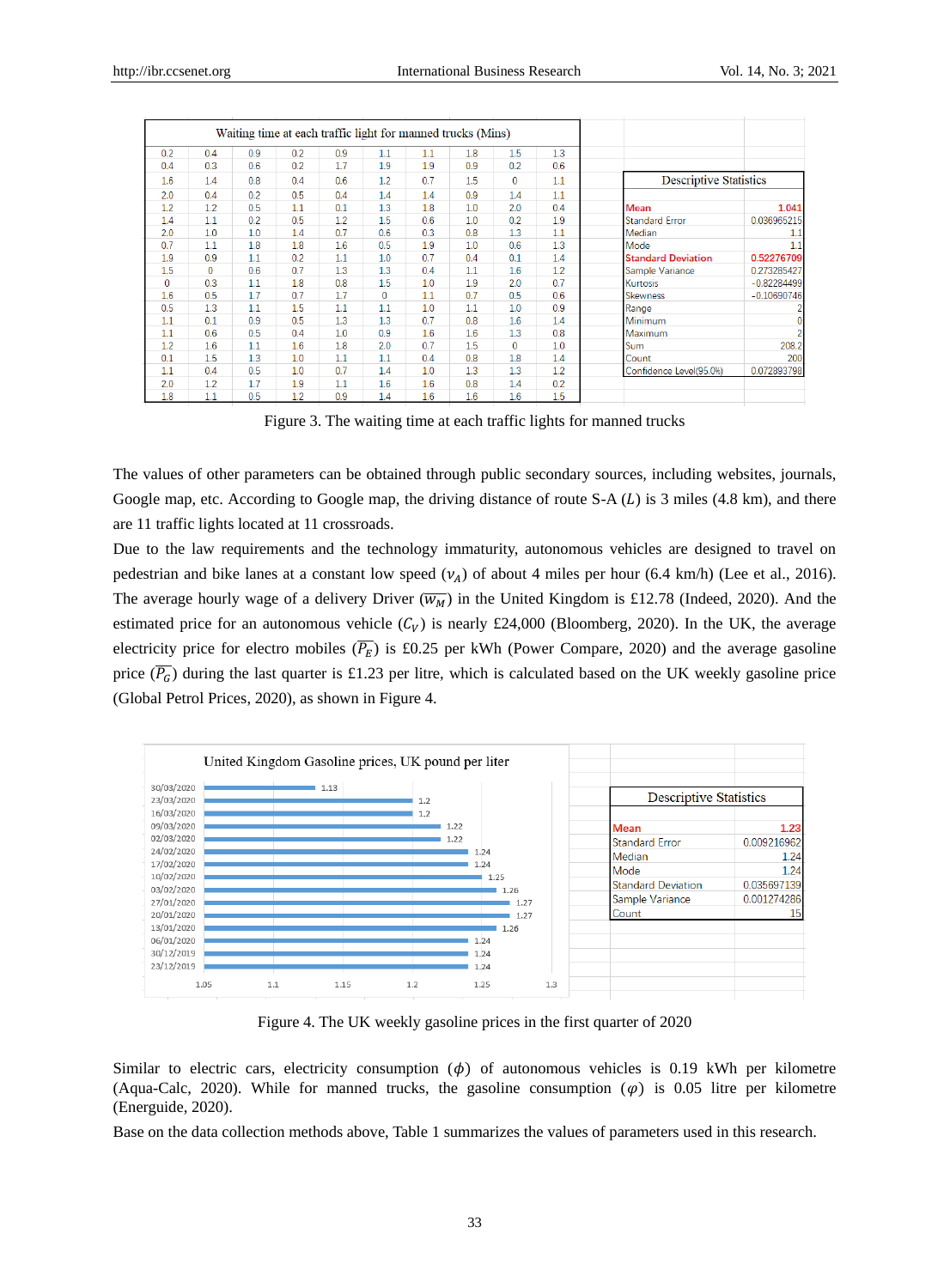# Table 1. Nomenclature of values of parameters

| <b>Parameter</b>                                                 | <b>Symbol</b>      | Value                |
|------------------------------------------------------------------|--------------------|----------------------|
| The distance of route S-A                                        | L                  | 4.8 km               |
| The number of traffic lights on route S-A                        | n                  | 11                   |
| The average waiting time at each traffic light for manned trucks | $\overline{t_M}$   | $1.04 \text{ mins}$  |
| The average speed of manned trucks                               | $\overline{\nu_M}$ | $57.14 \text{ km/h}$ |
| The constant speed of autonomous vehicles                        | $\nu_A$            | $6.4 \text{ km/h}$   |
| The average hourly wage of a delivery Driver                     | $\overline{W_M}$   | £12.78 per hour      |
| The purchasing price for an autonomous vehicle                   | $C_V$              | £24,000              |
| The average electricity price for autonomous vehicles            | $\overline{P_{E}}$ | £0.25 per kWh        |
| The average gasoline price                                       | $\overline{P_G}$   | £1.23 per litre      |
| The electricity consumption of autonomous vehicles               | Φ                  | $0.19$ kWh/km        |
| The gasoline consumption of manned trucks                        | φ                  | $0.05$ litre/km      |

#### **4. Analysis and Findings**

## *4.1 Time Efficiency Analysis*

As mentioned in the methodology chapter, a null hypothesis  $(H_0)$  is defined as autonomous vehicles spend less time than manned tracks for the chosen route S-A, i.e., whether the inequation  $T_A < T_M$  holds. To verify  $H_0$ , the hypothesis testing should be used following the decision rule – if the test statistic is greater than the critical value,  $H_0$  should be refused.

Through putting parameter values in table 1 into equation (3), the time of autonomous vehicles  $(T_A)$  can be calculated as equation (9).

$$
T_A \approx \frac{L}{v_A} + \varepsilon(t_{Ai}) = \frac{4.8km}{6.4km/h} \times \frac{60mins}{h} + \varepsilon(t_{Ai}) = 45mins + \varepsilon(t_{Ai})
$$
(9)

Because  $\varepsilon(t_{Ai})$  is positive and  $\lim_{t_{Ai}\to 0} \varepsilon(t_{Ai}) = 0$ ,  $T_A > 45 \text{mins}.$ 

While for  $T_M$ , because  $t_{Mi}$  and  $v_M$  are subject to distributions  $[v_M \sim N(57.14, 25.12^2)]$ ,  $t_{Mi} \sim N(1.04, 0.52^2)]$ , the distribution of  $T_M$  can be obtained through Minitab software.

For distribution  $T_M \sim N(19.5, 6.5^2)$ , the mean value  $(\overline{T_M^*})$  is 19.5, and the standard deviation  $(\sigma_{T_M})$  is 6.5. These values can help the research to define the test statistic as  $= \frac{T_A - \overline{T_M^*}}{T_A}$  $\frac{A-T_M^*}{\sigma_{T_M}} = \frac{45+\varepsilon(t_{Ai})-19.5}{6.5}$  $\frac{L_{A1}I_{0} - 19.5}{6.5} > 3.92$ , which is greater than

3.30 – the critical value to refuse the null hypothesis under the confidence level of 99.9% and the degree of freedom of 200.

According to the result, the null hypothesis is refused, and the conclusion is that using autonomous vehicles costs more time than using manned trucks under the confidence level of 99.9%. Therefore, using autonomous vehicles cannot achieve the time efficiency in most cases if the vehicles are limited to run on pedestrian or bike lanes at a low speed of 6km/h.

Based on the equation  $(2)^* - T_A \approx \frac{L}{v}$  $\frac{L}{v_A} + \varepsilon = \frac{4.8}{v_A}$  $\frac{4.8}{v_A} \times 60 \frac{mins}{h} + \varepsilon(t_{Ai})$ , autonomous vehicles should run faster to

achieve time efficiency. Using autonomous vehicles can spend the same time as manned trucks when  $T_A \approx \frac{4.8}{v_A}$  $\frac{4.6}{\nu_A}$  +  $\varepsilon(t_{Ai}) = \overline{T_M^*} = 19.5$  mins, i.e.,  $v_A \approx 15km/h$ . Using autonomous vehicles is time-efficient only when the test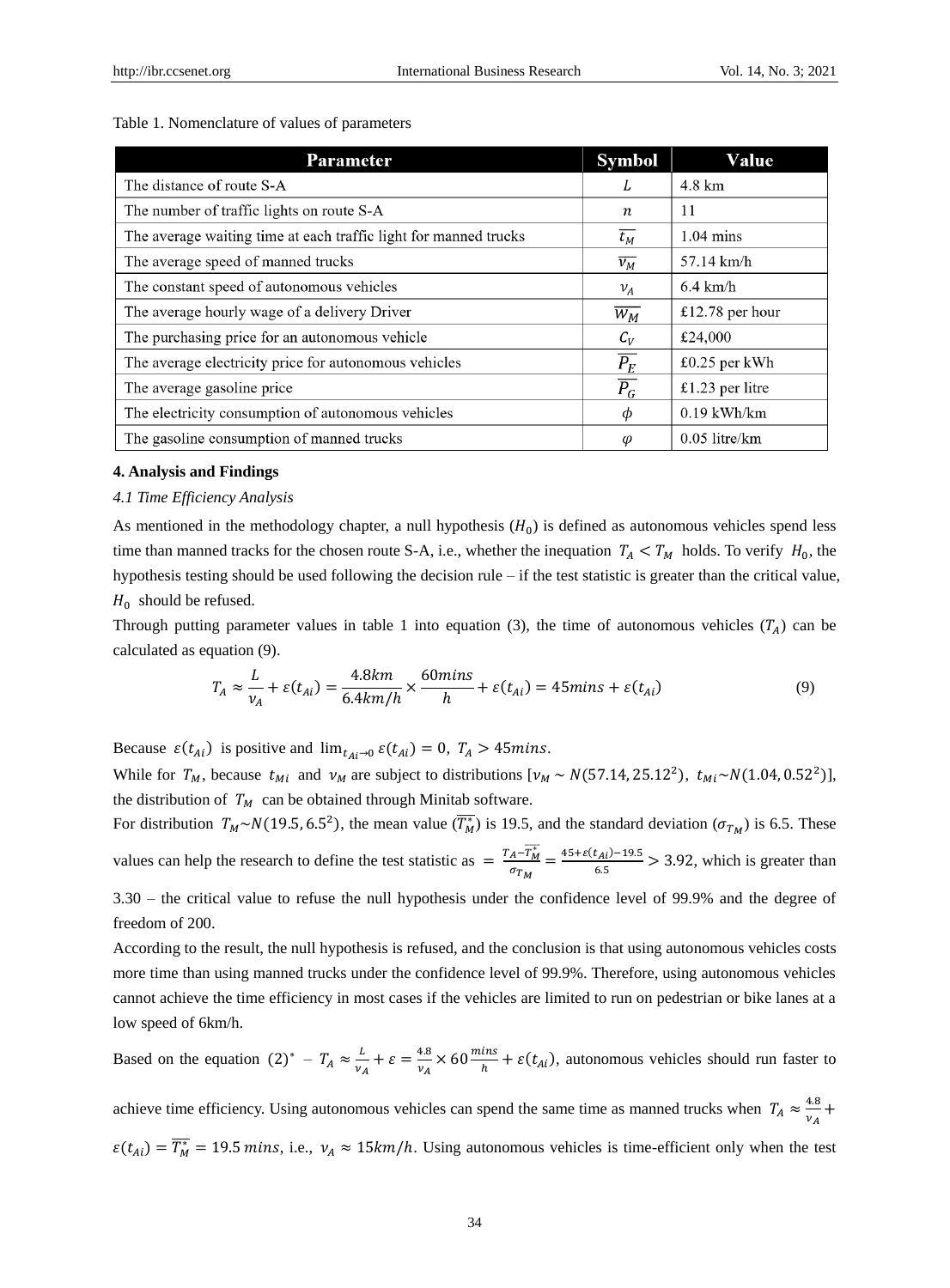statistic  $\tau = \frac{T_A - \overline{T_M^*}}{\tau}$  $\frac{A^2 + M}{\sigma_{T_M}}$  less than -1.96 – the critical value to accept the null hypothesis that autonomous vehicles cost less time than manned trucks under the confidence level of 95%. The sufficient speed  $v_A$  can be calculated through inequation =  $\frac{T_A - \overline{T_M^*}}{\sqrt{T_M^*}}$  $\frac{A M}{T M} =$  $\frac{4.8}{v_A} \times 60 + \varepsilon(t_{Ai}) - 19.5$  $\frac{1}{6.5}$  < -1.96, and the result is  $v_A > 42.6 \, \frac{km}{h}$ . This means that if autonomous vehicles want to achieve the significant advantage of time efficiency against manned trucks, the

speed of autonomous vehicles should be greater than 42.6 km/h. And their speed cannot be lower than 15km/h, below which the autonomous vehicles will cost more time than manned trucks. While for the speed interval from 15km/h to 42.6 km/h, autonomous vehicles' time advantage is not very significant.

However, it is not feasible for autonomous vehicles to run on pedestrians or bike lanes at such a high speed over 15km/h. If the autonomous vehicles run on motorways, they will also face the time waste due to traffic lights and need to run at speed no less than the average speed of manned trucks  $(\overline{v_M})$ , i.e., 57.14 km/h according to the result emerged in table 4-1. This is hard to achieve in the short term because autonomous vehicles are subject to a series of limitations and constraints such as technical immaturity and social unacceptance.

The analysis concludes that autonomous vehicles spend more time than manned trucks for the delivery route of S-A. Autonomous vehicles running on pedestrians or bike lanes can never be more time-efficient than manned trucks because the speed of this kind of autonomous vehicles is highly limited in concern of safety. The only method of achieving time efficiency for autonomous vehicles is to improve their running speed to over 57.14 km/h. The speed is so high that the autonomous vehicles can only run on current motorways mixed with all kinds of manned cars or on special lanes established for autonomous vehicles. However, autonomous vehicles running on current motorways are not feasible in the short term because they are facing huge technical challenges of being smart enough to accomplish all the driving behaviours of a human on roads. In addition to technical constraints, legal limitations and social risks, such as public acceptance, also hinder the running of autonomous vehicles on motorways together with manned cars. Building special lanes for autonomous vehicles cannot achieve in the short term as well because such infrastructure projects always need long-term planning and construction. Therefore, using autonomous vehicles cannot achieve time efficiency in the short term unless all the technical, legal, and social challenges are adequately addressed.

## *4.2 Cost Efficiency Analysis*

The cost of using autonomous vehicles  $(C_A)$  can be presented as Equation (10) below through putting values of parameters in Table 1 into equations (4) and (5).

$$
C_A \approx C_V + \phi \times m \times L \times \overline{P_E} = 24,000 + 0.228m \tag{10}
$$

The curve of Equation (10) is shown in Figure 5.



Figure 5. The curve of the cost of autonomous vehicles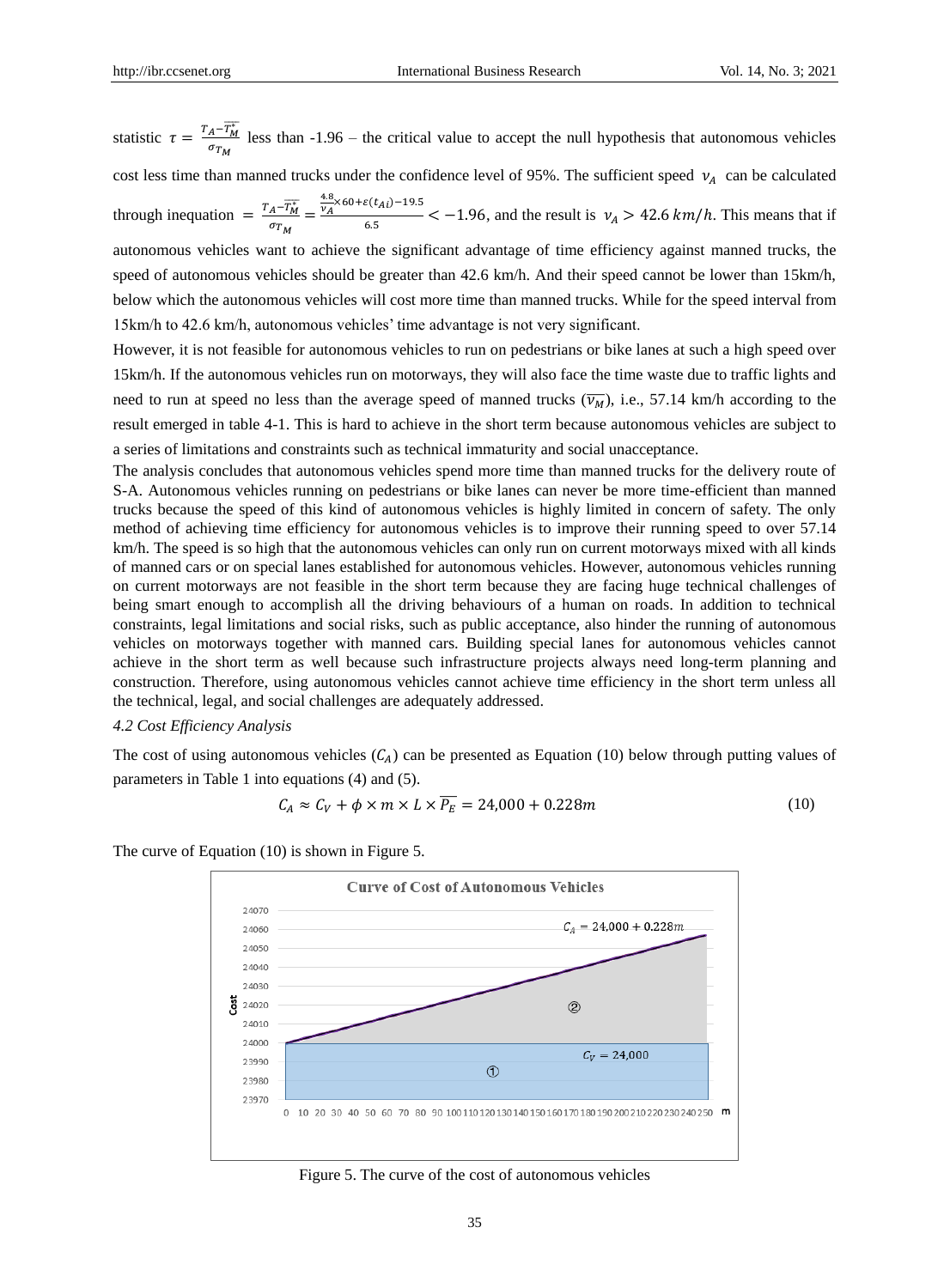As can be seen from Figure 5, the total cost of using autonomous vehicles  $(C_A)$  comprises two parts. Area  $\mathbb D$ represents the fixed cost – the investment on purchasing autonomous vehicles  $(C_V)$ . Area  $\circledR$  represents the accumulated operating cost, i.e., the accumulated cost of electricity consumption  $(C_F)$ , which is a variable cost that becomes large as the accumulated number of delivery  $(m)$  increases. Therefore, the fixed cost  $C_V$ contributes an initial value, and subsequent long-run incremental part of the total cost  $(C_4)$  depends on the accumulated electricity consumption.

Similarly, the total cost of using manned trucks  $(C_M)$  can be presented as Equation (11) through using the mean value of manned trucks' delivery time  $(\overline{T_M^*} = 19.5 \text{ mins} \approx 0.33h)$  as the input of the average time of per delivery  $(\overline{T_M})$  and putting other parameters' values in Table 1 into equation (6)-(8).

$$
C_M \approx m \times \overline{w_M} \times \overline{T_M^*} + \varphi \times m \times L \times \overline{P_G} = 4.22m + 0.295m = 4.51m \tag{11}
$$

The curve of Equation (11) is shown in Figure 6. The cost of a driver's wage  $(C_W)$  and the accumulated cost of gasoline consumption  $(C_G)$  are represented by area ③ and area ④ separately. Both  $C_W$  and  $C_G$  are variable costs that grow linearly as the accumulated number of delivery  $(m)$  increases. Compared with  $C_G$ , the cost of a driver's wage  $(\mathcal{C}_W)$  is higher and contributes more to the growth of total cost  $(\mathcal{C}_M)$  in the long term.



Figure 6. The curve of the cost of manned trucks

Putting the two curves into one coordinate system, Figure 7 shows that the two curves have an intersection with an abscissa  $m^* = 5604.86$ .



Figure 7. The combined curve for two costs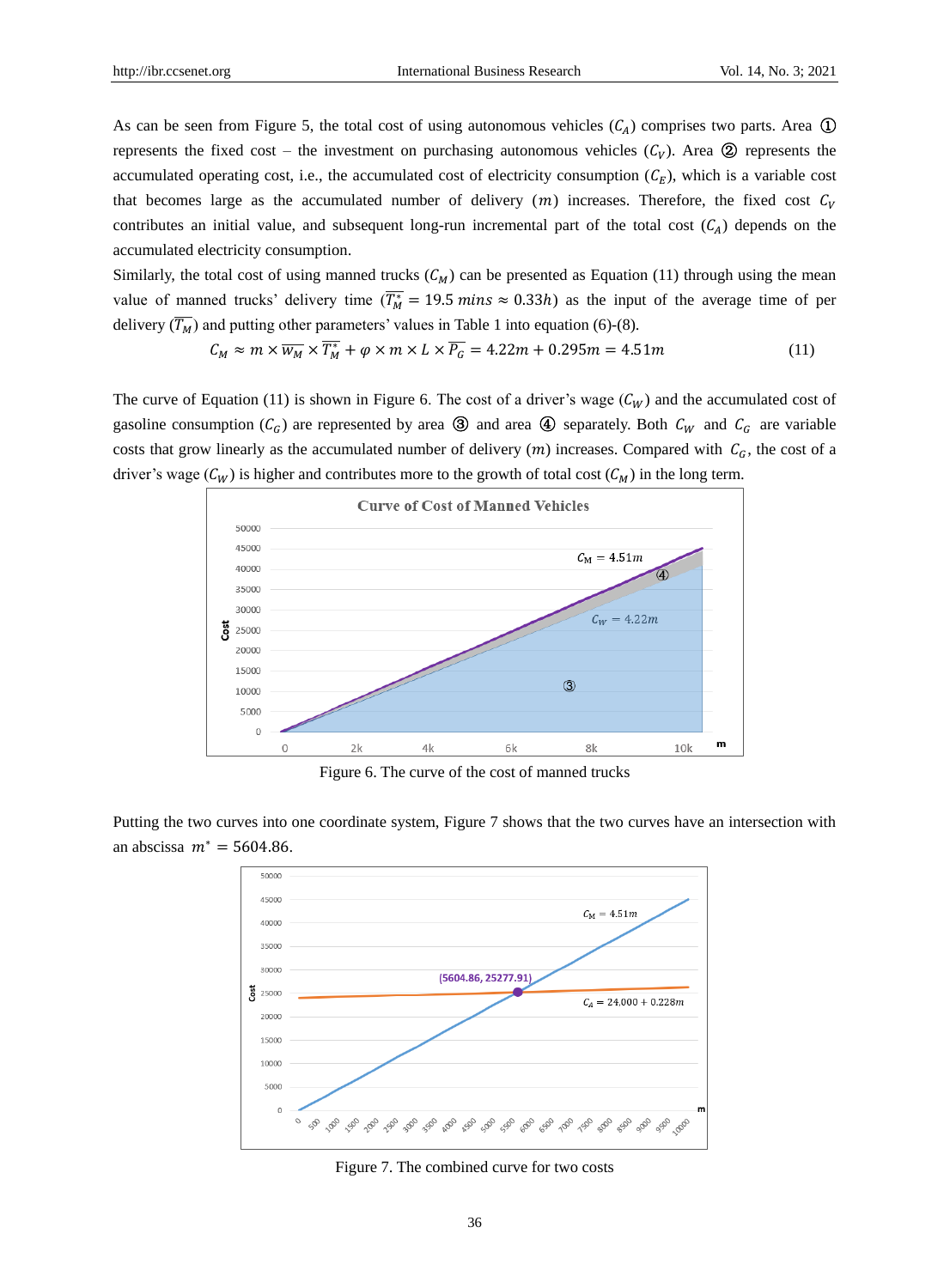Because *m* represents the accumulated frequency of delivery,  $m^*$  needs to be rounded to an integer, i.e.,  $m^*$  = 5605. As can be seen from Figure 7, the cost of using autonomous vehicles ( $C_A$ ) is significantly higher than that of using manned trucks  $(C_M)$  for delivery on route S-A. But  $C_A$  will be lower than  $C_M$  after 5605  $(m^*)$ times of delivery, and the difference between  $C_A$  and  $C_M$  will continually enlarge. This means that using autonomous vehicles on route S-A will show cost-efficiency after 5605 times of delivery – approximately equivalent to 3 years if each vehicle deliveries 8 times a day, 250 working days a year.

Drawing the cost curves of electricity consumption  $(C_E)$  and gasoline consumption  $(C_G)$  in one coordinate system, Figure 8 shows that the cost of consuming electricity  $(C_E)$  is only slightly lower than the cost of consuming gasoline  $(C_c)$ .



Figure 8. The cost of different energy consumption

It can be seen that one autonomous vehicle that uses electricity will only save £670 than one manned truck that uses gasoline after 10,000 times of delivery – an extremely slight difference of nearly 7 pennies per delivery. Therefore, the cost advantage of autonomous vehicles, to a large extent, benefits from the vanishment of wages paid for drivers.

Based on the cost analysis, the research concludes that despite the significant initial investment in purchasing vehicles, using autonomous vehicles is more cost-efficient than using manned trucks for delivery on route S-A in the long term – nearly after three years since introducing autonomous vehicles. This cost advantage greatly depends on the removal of drivers and no need to pay for them commensurately. But the cost discrepancy due to fuel difference – autonomous vehicles using electricity while manned trucks using gasoline – is slight enough to be overlooked. The purchasing cost occupies a large part of the total cost of using autonomous vehicles for delivery. Therefore, the cost advantage of autonomous vehicles will appear more early in the future as the unit vehicle cost will become lower as a result of technological advance and commercialized production. However, purchasing vehicles will inevitably generate a considerable initial capital outflow, which may, in the short term, magnify the corporate leverage and cause a greater financial burden for institutions that are willing to replace current manned trucks with autonomous delivery vehicles.

# **5. Conclusion**

This research fills the research gap – the lack of studies on the advantage of AVs for delivering goods from a dispatch centre to a pick-up station. This research analyses the economic feasibility of introducing autonomous vehicles for last-mile delivery by focusing on time and cost efficiencies. Although the last-mile delivery is an emerging industry with intrinsic complexity and uncertainty, this project thrusts the main research into the limelight of a single process – exclusively, the one-way route from one dispatch centre, i.e., the Sainsbury's supermarket, to one Amazon pick-up station at Coventry city – without considering the return route and any processes involving customers. In light of these, the cost and time of using autonomous vehicles have been reasonably estimated and compared with the status quo, i.e., using manned trucks.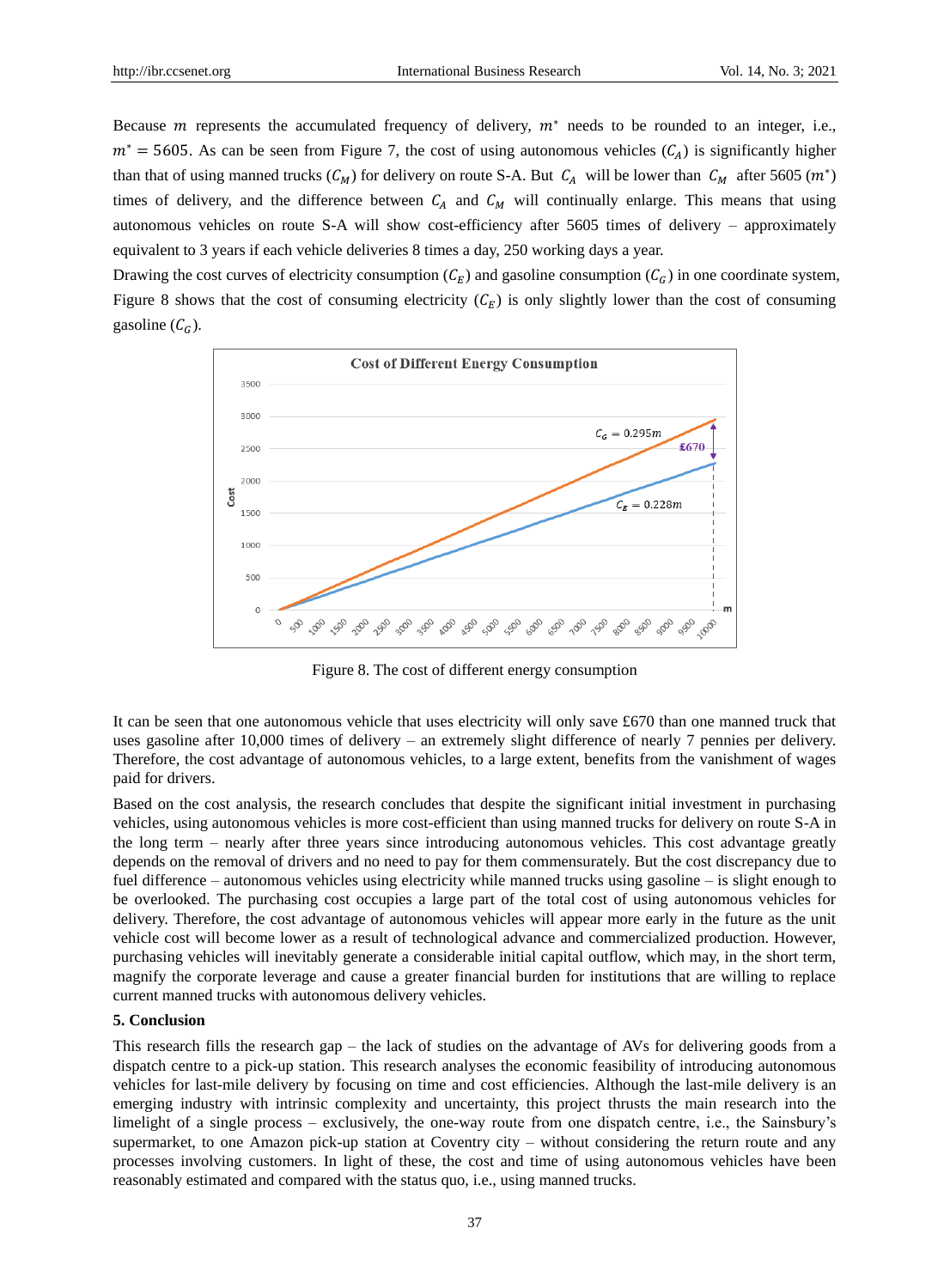The research is designed in a way to accomplish all the project objectives identified at the beginning. Firstly, the delivery route is chosen and visualized through the Google map, which presents its distance and the number of crossroads. Then the time and cost models for using autonomous vehicles and using manned trucks are established separately, with both primary and secondary data as input for the values of parameters in these models. Based on these models, the time and cost spent by autonomous vehicles are calculated and compared with those of manned trucks to come to the findings on efficiency. For time efficiency, the key finding of this research is that using autonomous vehicles will spend more time than using manned trucks if the autonomous vehicles are limited to run on pedestrians or bicycle lanes at a commensurate low speed. However, it is infeasible for autonomous vehicles to run on motorways mixed with manned cars in the short term due to constraints such as technology immaturity, low social acceptability, and legal requirements. As for cost efficiency, the research concludes that there exists a breakpoint, after which using autonomous vehicles will become more cost-efficient than manned delivery trucks. But in the short term, the cost of autonomous vehicles is higher on account of the significant initial investment to purchase vehicles. Furthermore, the limitations of this research, the potential recommendations on how to improve the time and cost efficiency, and suggestions on further researchers are presented in the following paragraphs.

The analysis in this research is based on a set of idealized assumptions and commensurate models. While the research has some merits, it omits some important concerns that need to be addressed to substantiate the argument. Firstly, it is gratuitous to assume that one autonomous vehicle can carry the same weight as one manned truck. However, the real fact is that the carrying capacity of autonomous vehicles is usually significantly lower than that of manned trucks to satisfy the load limit for pedestrians or bicycle lanes. If so, the cost of using autonomous vehicles may become huger because a merchant needs to purchase more vehicles to achieve the same carrying capacity as a manned truck. Besides, the time and cost models in this research are oversimplified and overlook some important factors. The time models fail to consider the additional time, such as the delay caused by accidents, detours, or gridlock. The cost models do not include any implicit costs that emerged in line with the introduction of autonomous vehicles, such as the expense for training employees and for maintenance. These uncovered factors increase the uncertainty and ambiguity of the analysis results, and it may turn out that using autonomous vehicles is more time-efficient while less cost-efficient than using manned trucks. Furthermore, the models and findings in this research are not representative and cannot be applied to other business cases because the chosen route is highly unique and has a strong local identity. Whether using autonomous vehicles is more efficient depends on various factors such as the distance of a route, the number of traffic lights, the local speed limitation, the regional culture (Feng, 2020), etc., and these factors overlap and interact with each other in ways that cannot be detailed in this research. Such complexity makes it difficult for the conclusion of this project to be a universal principle that can be applied to the whole last-mile industry.

The project has thrown up many questions in need of further research. From this study, the cost and time efficiency of using autonomous vehicles for a particular single way is analysed. However, it is recommended that further research examine the cost and time efficiency for the whole last-mile delivery process that includes the loading, unloading, and return activities. Besides, the models built in this research is oversimplified, and, therefore, building unified time and cost models that can represent the most last-mile delivery processes could be usefully explored in further studies. Another possible area of future research would be to investigate the real distribution of parameters such as the waiting time at traffic lights and to build corresponding regression models for prediction. Although using random data that succumb to the normal distribution is one method of simulating the seemly out-of-order values of a parameter, more previous information would help us to establish a higher degree of accuracy on this matter. Furthermore, it would be interesting to assess the relationship and correlation between the time efficiency and the cost efficiency of introducing autonomous vehicles for last-mile delivery.

The findings of this study also have some important implications for future business practice. Unless the advanced technologies and local governments allow autonomous vehicles to run on regular motorways, the time efficiency of using autonomous vehicles for the last-mile delivery will not be attained. Due to the high purchasing cost at the beginning, supermarkets or warehouses can consider renting autonomous vehicles in the way of financial leasing. Besides, a merchant or a delivery company can introduce other alternative delivery methods to realize the time efficiency and the cost advantage. For example, unmanned delivery drones have lower unit costs, consume less energy, and fly faster. These advantages are conducive to achieving both cost and time efficiency (Lee et al., 2016).

## **References**

Aqua-Calc. (2020). *Cost to charge an electric car calculator.* Retrieved from https://www.aqua-calc.com/calculate/electric-car-energy-cost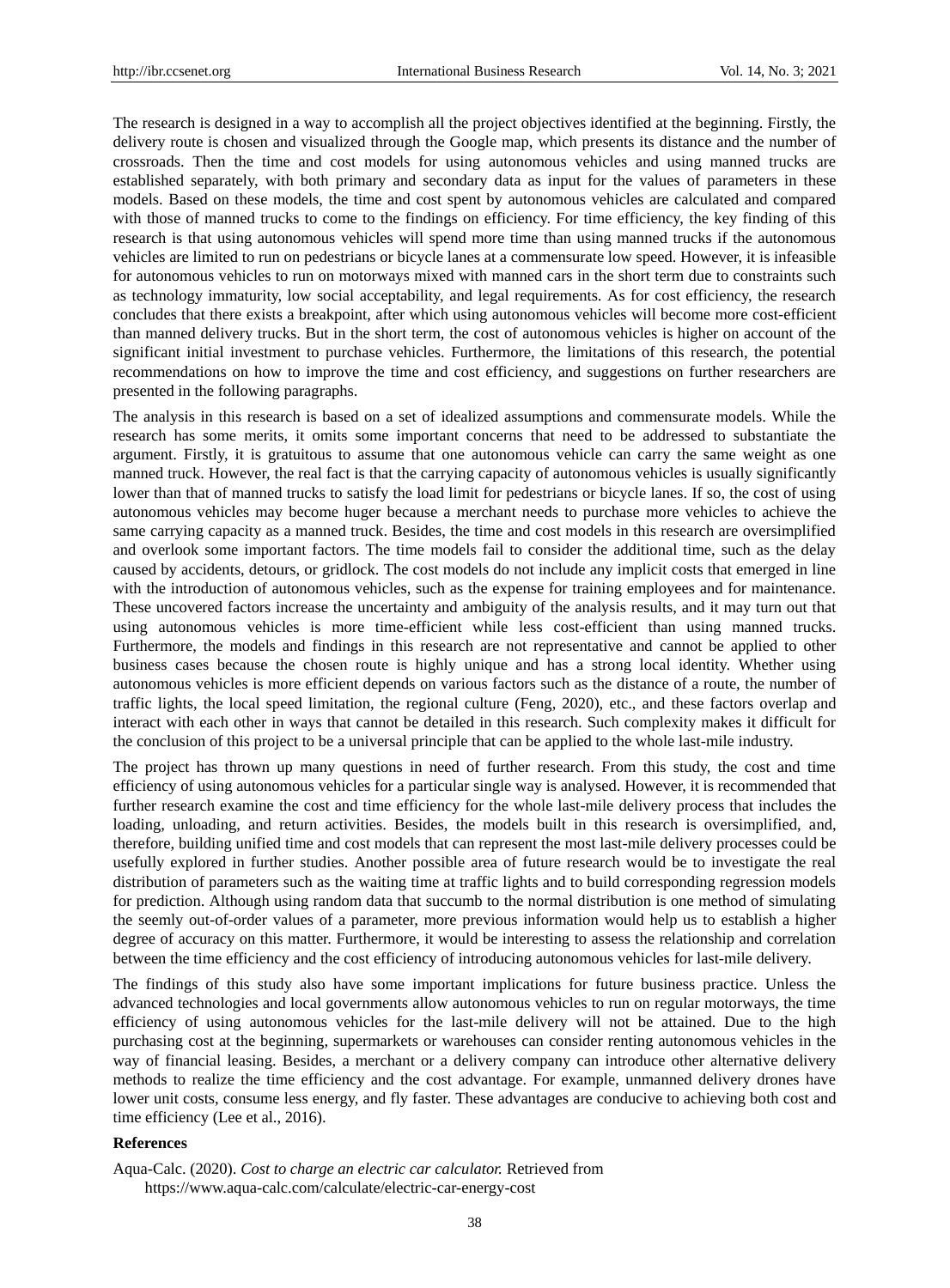- Bloomberg. (2020). *Driverless Delivery Vans Are Here as Production Begins in China.* Retrieved from https://www.bloomberg.com/news/articles/2019-05-27/watch-out-mr-postman-robo-deliveries-are-now-real ity-in-china
- Boysen, N., Schwerdfeger, S., & Weidinger, F. (2018). Scheduling Last-mile Deliveries with Truck-based Autonomous Robots. *European Journal of Operational Research*, *271,* 1085-1099. https://doi.org/10.1016/j.ejor.2018.05.058
- CNBC. (2015). *Forget Delivery Drones, Meet Your New Delivery Robot*. Retrieved from <https://www.cnbc.com/2015/11/02/forget-delivery-drones-meet-your-new-delivery-robot.html>
- Dablanc, L., Giuliano, G., Holliday, K., & O'Brien, T. (2013). Best Practices in Urban Freight Management: Lessons from an International Survey. *Transportation Research Record, SAGE Journal*, 22-44. https://doi.org/10.3141/2379-04
- Energuide. (2020). *What is the pump price?* Retrieved from https://www.energuide.be/en/questions-answers/how-much-power-does-an-electric-car-use/212
- Estonian World. (2016). *Estonian delivery startup Starship and Mercedes-Benz team up to develop 'Robovans'*. Retrieved from

<https://estonianworld.com/technology/starship-mercedes-develop-vans-filled-delivery-robots/>

- Feng, X. (2020). Managerial Challenges Faced by Goldman Sachs: From a Perspective of Human Resource Management. *International Journal of Multidisciplinary Research and Publications (IJMRAP)*, *3*(1), 10-17.
- Gevaers, R., Van de Voorde, E., & Vanelslander, T. (2009). Characteristics of innovations in last mile logistics using best practices, case studies and making the link with green and sustainable logistics. *European Transport Conference, 2009 Proceedings*, Leiden: Association for European Transport and contributors.
- Global Petrol Prices. (2020). *United Kingdom Gasoline prices, 30-Mar-2020*. Retrieved from https://www.globalpetrolprices.com/United-Kingdom/gasoline\_prices/
- GOV.UK. (2020). *Light signals controlling traffic*. Retrieved from https://www.gov.uk/guidance/the-highway-code/light-signals-controlling-traffic
- GOV.UK. (2020). *Nation Speed Limit*. Retrieved from https://www.gov.uk/speed-limits
- Hoffmann, T., & Prause, G. (2018). On the Regulatory Framework for Last-Mile Delivery Robots. *Machines*, *6*(33), 1-16. https://doi.org/10.3390/machines6030033
- Indeed. (2020). *Truck Driver Salaries in the United Kingdom*. Retrieved from https://www.indeed.co.uk/salaries/truck-driver-Salaries
- James, Q., & Katsuaki, T. (1984). *Sample selection and cost underestimation bias in pioneer projects.* (Unpublished Working Paper). California Institute of Technology, California, USA.
- Joerss, M., Neuhaus, F., & Schröder, J. (2016). How customer demands are reshaping last-mile delivery. *Travel, Transport & Logistics October 2016*, Mckinsey & Company.
- Killeen, P. R. (2019). Predict, Control, and Replicate to Understand: How Statistics Can Foster the Fundamental Goals of Science. *Perspectives on Behavior Science*, *42,* 109-132. https://doi.org/10.1007/s40614-018-0171-8
- Kiss, A. (2019). *Floods and Long-Term Water-Level Changes in Medieval Hungary*. UK : Springer. https://doi.org/10.1007/978-3-319-38864-9
- Koopman, P., & Wagner, M. (2017). Autonomous Vehicle Safety: An Interdisciplinary Challenge'. *IEEE Intelligent Transportation Systems Magazine*, *9*(1), 90-96. https://doi.org/10.1109/MITS.2016.2583491
- Lee, J., Chang, H., & Park, Y. (2018). Influencing Factors on Social Acceptance of Autonomous Vehicles and Policy Implications. *2018 Portland International Conference on Management of Engineering and Technology (PICMET)*, Porland. https://doi.org/10.23919/PICMET.2018.8481760
- Lee, L. H., Chen, Y., Gillai, B., & Rammohan, S. (2016). *Technological Distribution and Innovation in Last-mile Delivery*. (Unpublished working paper). Stanford Graduate School of Business, Stanford University, USA.
- Li, B. (2013). A model of pedestrians' intended waiting times for street crossings at signalized intersections. *Transportation Research Part B: Methodological*, *51,* 17-28. https://doi.org/10.1016/j.trb.2013.02.002
- Mckinsey&Company. (2019). *A new look at autonomous-vehicle infrastructure*. Retrieved from